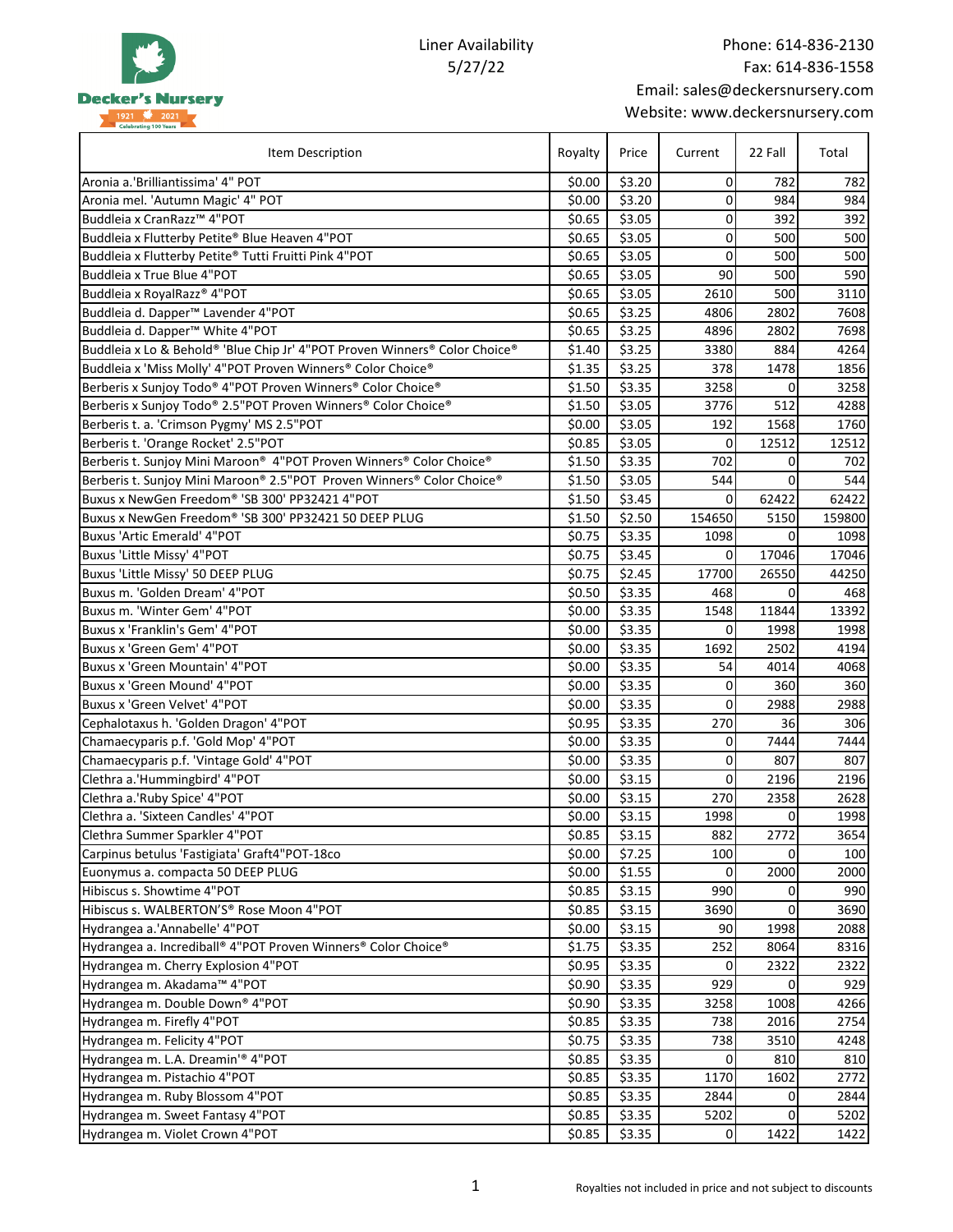

## Liner Availability 5/27/22

| Item Description                                                      | Royalty | Price  | Current     | 22 Fall        | Total |
|-----------------------------------------------------------------------|---------|--------|-------------|----------------|-------|
| Hydrangea m. Wedding Gown 4"POT                                       | \$0.85  | \$3.35 | $\mathbf 0$ | 3420           | 3420  |
| Hydrangea p. 'Limelight' 4"POT Proven Winners® Color Choice®          | \$1.30  | \$3.35 | 0           | 8576           | 8576  |
| Hydrangea p. 'Limelight' 2.5"POT Proven Winners® Color Choice®        | \$1.30  | \$3.05 | $\mathbf 0$ | 2976           | 2976  |
| Hydrangea p. Quick Fire® 4"POT Proven Winners® Color Choice®          | \$1.50  | \$3.35 | $\mathbf 0$ | 684            | 684   |
| Hydrangea p. Quick Fire® 2.5"POT Proven Winners® Color Choice®        | \$1.50  | \$3.05 | 352         | 736            | 1088  |
| Hydrangea p. Bobo® 4"POT Proven Winners® Color Choice®                | \$1.50  | \$3.35 | $\mathbf 0$ | 5032           | 5032  |
| Hydrangea p. Bobo® 2.5"POT Proven Winners® Color Choice®              | \$1.50  | \$3.05 | $\mathbf 0$ | 1984           | 1984  |
| Hydrangea p. Fire Light® 4"POT Proven Winners® Color Choice®          | \$1.50  | \$3.35 | 1080        | 2286           | 3366  |
| Hydrangea p. Fire Light® 2.5"POT Proven Winners® Color Choice®        | \$1.50  | \$3.05 | 512         | 1024           | 1536  |
| Hydrangea p. Fire Light Tidbit® 4"POT Proven Winners® Color Choice®   | \$1.75  | \$3.35 | 882         | 2034           | 2916  |
| Hydrangea p. Limelight Prime® 4"POT Proven Winners® Color Choice®     | \$1.75  | \$3.35 | 378         | 2916           | 3294  |
| Hydrangea p. Little Quick Fire® 4"POT Proven Winners® Color Choice®   | \$1.50  | \$3.35 | 2214        | 5688           | 7902  |
| Hydrangea p. Little Quick Fire® 2.5"POT Proven Winners® Color Choice® | \$1.50  | \$3.05 | 0           | 512            | 512   |
| Hydrangea p. Little Lime® 4"POT Proven Winners® Color Choice®         | \$1.50  | \$3.35 | 216         | 5976           | 6192  |
| Hydrangea p. Little Lime® 2.5"POT Proven Winners® Color Choice®       | \$1.50  | \$3.05 | $\Omega$    | 3008           | 3008  |
| Hydrangea p. Quick Fire Fab® 4"POT Proven Winners® Color Choice®      | \$1.75  | \$3.35 | 1602        | 2142           | 3744  |
| Ilex g. Gem Box® 4"POT Proven Winners® Color Choice®                  | \$1.25  | \$3.35 | 1710        | $\Omega$       | 1710  |
| Ilex g. Gem Box® 2.5"POT Proven Winners® Color Choice®                | \$1.25  | \$3.05 | 1248        | 0              | 1248  |
| Ilex g. Strongbox® 4"POT Proven Winners® Color Choice® 4"POT          | \$1.25  | \$3.35 | 12258       | 0              | 12258 |
| Ilex g. Strongbox® 2.5"POT Proven Winners® Color Choice®              | \$1.25  | \$3.05 | 8320        | 0              | 8320  |
| Ilex x m.'Blue Princess' 4"POT                                        | \$0.00  | \$3.35 | 3654        | $\Omega$       | 3654  |
| Itea v. 'Henry's Garnet' 4"POT                                        | \$0.00  | \$3.25 | 0           | 2754           | 2754  |
| Itea v. Little Henry® 4"POT Proven Winners® Color Choice®             | \$1.05  | \$3.35 | 1463        | 4986           | 6449  |
| Itea v. Little Henry® 2.5"POT Proven Winners® Color Choice®           | \$1.05  | \$3.05 | 2112        | 0              | 2112  |
| Juniperus ch.'Sea Green' 4"POT                                        | \$0.00  | \$3.35 | $\mathbf 0$ | 1242           | 1242  |
| Juniperus con. Golden Pacific™ 4"POT                                  | \$0.65  | \$3.35 | $\mathbf 0$ | 1368           | 1368  |
| Juniperus hor.'Silver Sheen' 50 DEEP PLUG                             | \$0.00  | \$1.50 | 0           | 858            | 858   |
| Juniperus v.'Gray Owl' 4"POT                                          | \$0.00  | \$3.35 | 0           | 198            | 198   |
| Lagerstroemia Bellini® Raspberry 4"POT                                | \$0.95  | \$3.35 | 0           | 2556           | 2556  |
| Lagerstroemia Bellini® Grape 4"POT                                    | \$0.95  | \$3.35 | 1998        | 2862           | 4860  |
| Lagerstroemia Bellini® Guava 4"POT                                    | \$0.95  | \$3.35 | 0           | 3006           | 3006  |
| Lagerstroemia Bellini® Strawberry 4"POT                               | \$0.95  | \$3.35 | 234         | 3006           | 3240  |
| Lagerstroemia My Fair Myrtle™ 4"POT                                   | \$0.95  | \$3.35 | 1926        | 3006           | 4932  |
| Metasequoia glyptostroboides Amber Glow 4"POT                         | \$1.75  | \$3.45 | 0           | 3654           | 3654  |
| Physocarpus op. Alouette 4"POT                                        | \$0.95  | \$3.35 | 2338        | 1008           | 3346  |
| Physocarpus op. 'Lady in Red' 4"POT                                   | \$0.55  | \$3.25 | 1350        | $\overline{0}$ | 1350  |
| Physocarpus op. Summer Wine® 2.5"POT Proven Winners® Color Choice®    | \$1.35  | \$3.05 | 288         | 288            | 576   |
| Physocarpus op. Tiny Wine® 4"POT Proven Winners® Color Choice®        | \$1.45  | \$3.35 | 20          | 3924           | 3944  |
| Physocarpus op. Tiny Wine® 2.5"POT Proven Winners® Color Choice®      | \$1.45  | \$3.05 | 960         | 0              | 960   |
| Rhamnus f. Fine Line® 4"POT Proven Winners® Color Choice®             | \$1.15  | \$3.35 | 54          | 2862           | 2916  |
| Sambucus n. Black Tower 4"POT                                         | \$0.80  | \$3.35 | 0           | 3060           | 3060  |
| Sambucus n. Golden Tower 4"POT                                        | \$0.80  | \$3.35 | 126         | 2502           | 2628  |
| Salix i.'Hakaro Nishiki' 4"POT                                        | \$0.00  | \$3.25 | 1188        | 5508           | 6696  |
| Spirea j. Empire® Northern Lights™ 4"POT                              | \$0.75  | \$3.25 | 4002        | 1008           | 5010  |
| Spirea j. Empire® Ice Dragon™ 4"POT                                   | \$0.75  | \$3.25 | 3690        | 1008           | 4698  |
| Spirea j.'Little Princess' 4"POT                                      | \$0.00  | \$3.15 | 2214        | 3978           | 6192  |
| Spirea j. Empire® Yeti™ 4"POT                                         | \$0.75  | \$3.25 | 1530        | 1008           | 2538  |
| Spirea x b.'Gold Mound' 4"POT                                         | \$0.00  | \$3.15 | 0           | 2376           | 2376  |
| Spirea x. b. 'Magic Carpet' PP 4"POT                                  | \$0.00  | \$3.15 | 0           | 3186           | 3186  |
| Syringa v. New Age Lavender 4"POT                                     | \$0.95  | \$3.35 | 0           | 7002           | 7002  |
| Syringa v. New Age White 4"POT                                        | \$0.95  | \$3.35 | 1818        | 5004           | 6822  |
| Thuja o. Fire Chief™ 4"POT                                            | \$0.80  | \$3.35 | 0           | 348            | 348   |